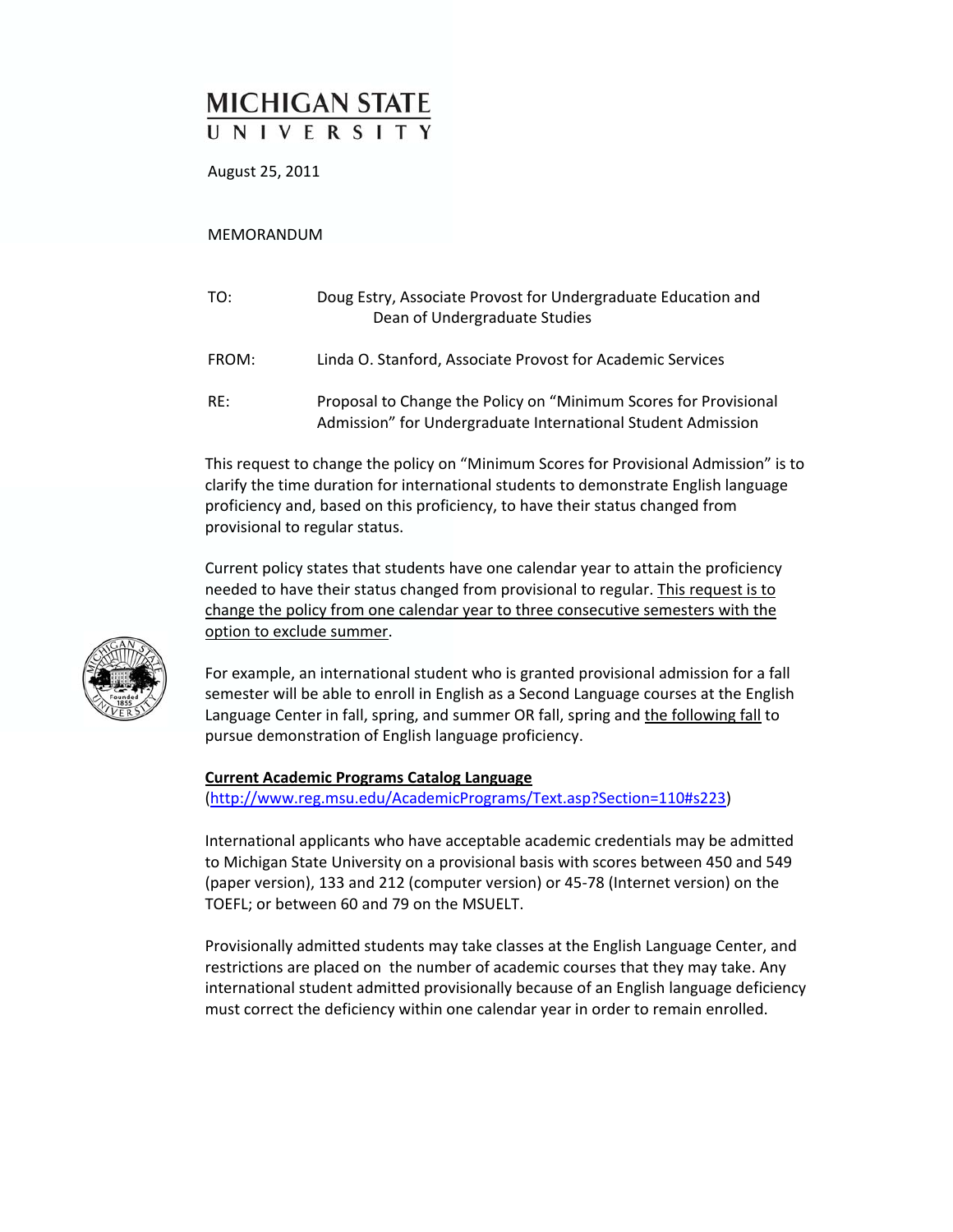# **Recommended Academic Programs Catalog Language**

International applicants who have acceptable academic credentials may be admitted to Michigan State University on a provisional basis with scores between 450 and 549 (paper version) or 45 and 78 (Internet version) on the TOEFL; between 5.0 and 6.0 on the IELTS or between 60 and 79 on the MSUELT.

Provisionally admitted students may take English as a Second Language (ESL) courses at the English Language Center, and restrictions are placed on the number of academic courses that they may take. In order to remain enrolled, any international student admitted provisionally because of an English language deficiency must reach English language proficiency within three (3) consecutive semesters of enrollment in appropriate English as a Second Language (ESL) courses (Summer may be excluded) or demonstrate consistent progress in English language proficiency as determined by the Director of the English Language Center.

Students enrolled in English as a Second Language (ESL) courses who wish to test out of additional English language courses may submit official evidence of English language proficiency as noted in the Minimum Requirements for Regular Admission. In order to have the official score accepted as evidence of English language proficiency, students must also complete their current ESL enrollment successfully. Official scores of English language proficiency received after the first day of classes in any semester will not be reviewed until the student's current ESL enrollment is completed successfully.

# **Rationale**

Students taking ESL courses will periodically stop attending class and/or will focus only on studying for the TOEFL exam, knowing that if they do well they may waive the English language requirement. This change would, at a minimum, require them to engage actively in the ESL course in which they are enrolled and demonstrate their ability to be successful.

If this proposal is approved, the Office of Admissions Web site will be changed. Below is current text and recommended text for that Web site.